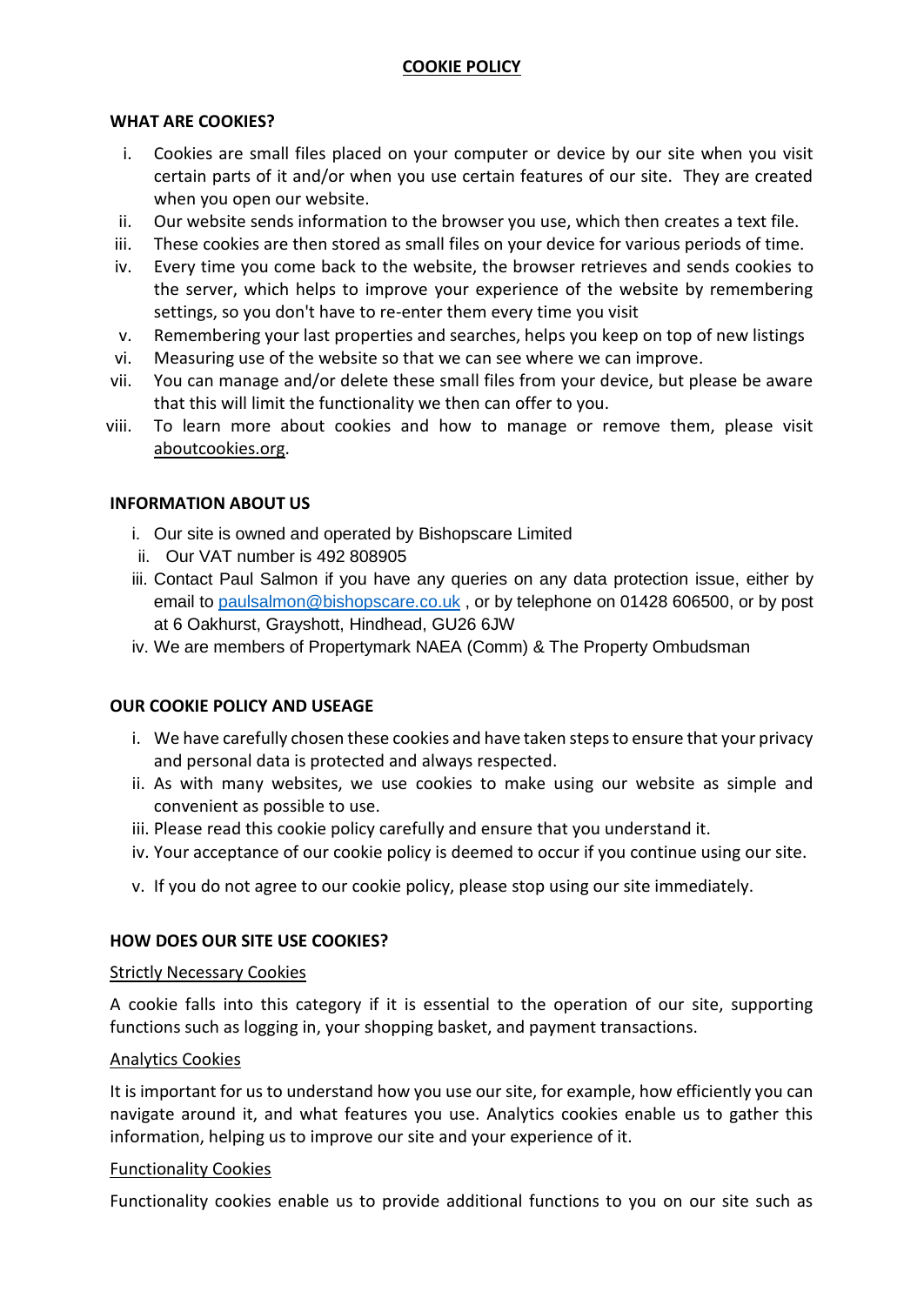personalisation and remembering your saved preferences. Some functionality cookies may also be strictly necessary cookies, but not all necessarily fall into that category.

# Targeting Cookies

It is important for us to know when and how often you visit our site, and which parts of it you have used (including which pages you have visited and which links you have visited). As with analytics cookies, this information helps us to better understand you and, in turn, to make our site and advertising more relevant to your interests.

# Third Party Cookies

Third party cookies are not placed by us; instead, they are placed by third parties that provide services to us and/or to you. Third party cookies may be used by advertising services to serve up tailored advertising to you on our site, or by third parties providing analytics services to us (these cookies will work in the same way as analytics cookies described above).

### Persistent Cookies

Any of the above types of cookie may be a persistent cookie. Persistent cookies are those which remain on your computer or device for a predetermined period and are activated each time you visit our site.

### Session Cookies

Any of the above types of cookie may be a session cookie. Session cookies are temporary and only remain on your computer or device from the point at which you visit our site until you close your browser. Session cookies are deleted when you close your browser.

# **WHAT COOKIES DOES OUR SITE USE?**

The following first party Cookies may be placed on your computer or device:

| <b>Name of Cookie</b> | <b>Purpose &amp; Type</b> | <b>Strictly Necessary</b> |
|-----------------------|---------------------------|---------------------------|
| <b>NONE</b>           |                           |                           |
|                       |                           |                           |
|                       |                           |                           |

The following third-party Cookies may be placed on your computer or device:

| <b>Name of Cookie</b> | <b>Purpose &amp; Type</b> | <b>Provider</b> | <b>Strictly Necessary</b> |
|-----------------------|---------------------------|-----------------|---------------------------|
| <b>NONE</b>           |                           |                 |                           |
|                       |                           |                 |                           |
|                       |                           |                 |                           |

- i. Our site uses analytics services provided by Google Analytics
- ii. Website analytics refers to a set of tools used to collect and analyse anonymous usage information, enabling us to better understand how our website is used. This, in turn, enables us to improve our website and the services offered through it.
- iii. You do not have to allow us to use these cookies, however whilst our use of them does not pose any risk to your privacy or your safe use of our website, it does enable us to continually improve our website, making it a better and more useful experience for you.
- iv. The analytics service used by our website uses analytics cookies to gather the required information.